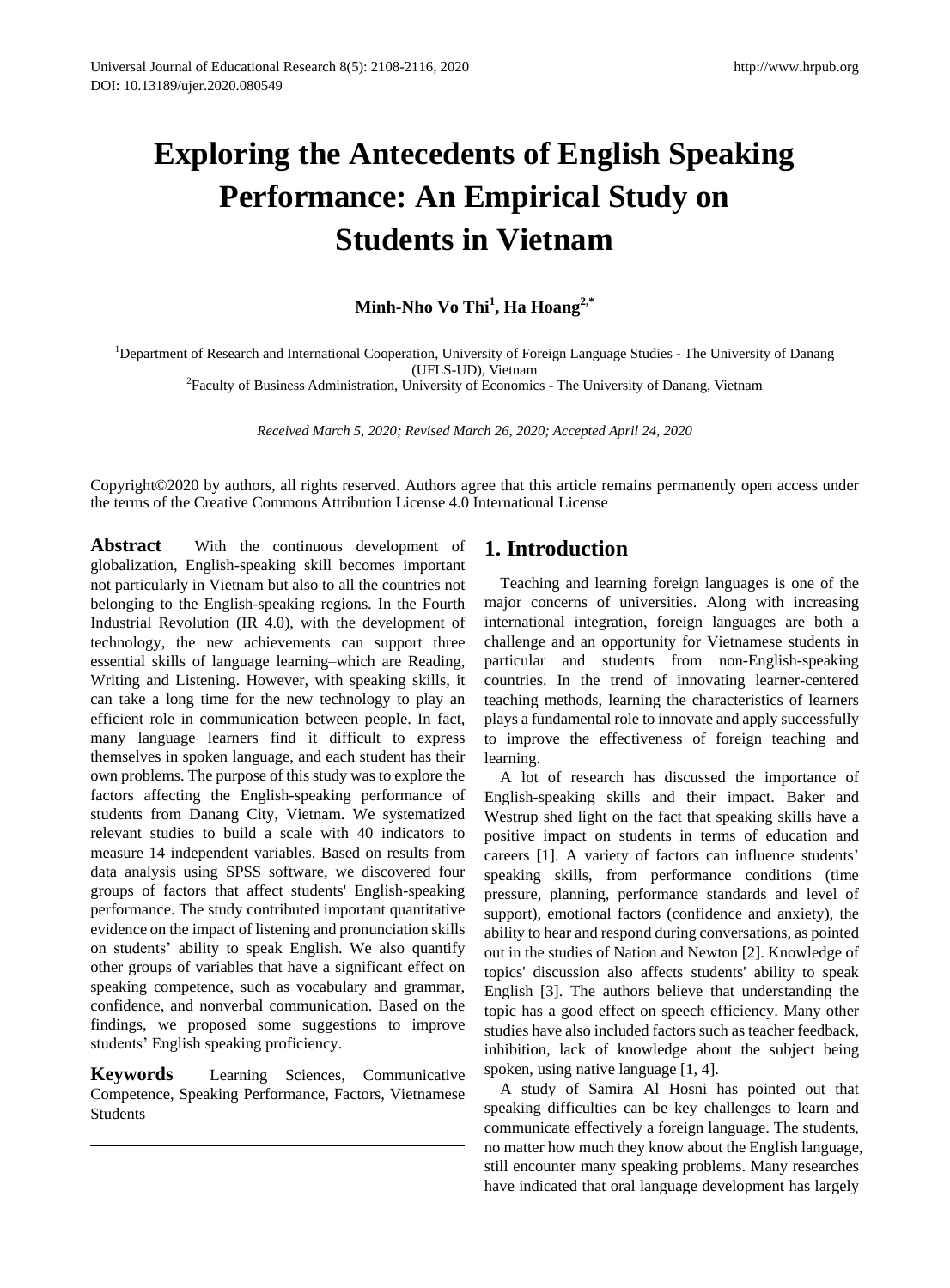been neglected in the English classroom, and most of the time, oral language is used more by teachers than by students. However, oral language, even as used by the teacher, hardly ever functions as a means for students to gain knowledge and explore ideas [5].

Another type of learning difficulties faced by the students is lack of motivation for speaking English. Many learners do not find a real need to learn or speak English. Actually, motivation is the essential factor which determines whether a student embarks in a task or not, how much energy this learner devotes to it, and how long he or she preservers. The advance of speaking skills can only occur if learners have the motivation and dare to express their own identity and relate with the people around them when they have an opportunity [6].

The lack of a target language environment or good learning environment can be considered another problem, which of course results in a lack of involvement in real-life situations. Not allowing students to participate in communication can be another reason for speaking difficulties. Furthermore, language is best learned when the learners' attention is focused on understanding, saying and doing something with that language, and not when their attention is focused explicitly on linguistic features [7].

We all know that the most important goal of teaching English is to help students can use English effectively and accurately in communication. But there is an acknowledged fact that in the current teaching and learning of foreign languages, students can read and understand well, but this does not mean saying well, even though the highest purpose of learning a foreign language is to communicate between person to person. In learning foreign languages, speaking seems to be the most important and most difficult skill to develop, we call those who know a language are "speakers of that language" [4]. Studies in the new approach to language learning have shifted the focus from teaching to achieve language accuracy to teaching fluency in communication and from teaching language forms to teach effective communication [8].

To help students improve their speaking skills, we realize that lecturers need to know the factors affecting their English-speaking skills to provide appropriate solutions, thereby helping students improve their level of speaking. However, this research direction has not received adequate attention, especially quantitative studies. We conducted this study in a very distinctive context of Danang City, Vietnam where the trend of learning foreign languages, especially English, has grown strongly to meet and catch up with the needs of the local tourism industry.

#### **1.1. Objectives**

This study identifies the factors affecting students' English-speaking efficiency, proposing solutions to improve the effectiveness of teaching and learning English speaking skills in Danang City, Vietnam.

#### **1.2. Contributions**

- Our research has proven the importance of listening and pronunciation skills in improving English speaking efficiency of students.
- This is the first study in Danang on the factors that affect students' English-speaking efficiency quantitatively, offering solutions to improve the teaching and learning of foreign languages.
- The study systematized relevant studies to build a scale with 40 indicators to measure 12 independent variables. Based on results from data analysis using SPSS software, we discovered four groups of factors that affect students' English-speaking performance.

## **2. Methods**

#### **2.1. Questionnaire Composition**

This section describes the methods in collecting and processing data used in this study.

From the synthesis of research done on the factors that affect speaking skills, we have built a 5-point Likert Scale questionnaire, from 1-Strongly Disagree to 5-Strongly Agree. 40 indicators were included in this questionnaire to measure 12 independent groups of variables that can affect English speaking efficiency of students. Data analysis results will help to determine which variables can influence the dependent group of 5 indicators, measuring students' ability to speak English.

The subjects surveyed are students of various specialties in Danang City, Vietnam. Information about Research Design is described in Table 1. We used a convenient sampling method to collect data. Questionnaires are sent directly to respondents. We obtained more than 217 valid responses. Cronbach alpha reliability and exploratory factor analysis (EFA) method are used to test the scales. The data was processed and analyzed using SPSS software version 23. According to Peterson, a scale of acceptable and good evaluation requires two conditions simultaneously. Cronbach's Alpha coefficient of the overall is greater than 0.6 and the correlation coefficient through the total variable (Corrected Item-Total Correlation) is greater 0.3 [14].

**Table 1.** Research Design

| <b>Classification</b> | <b>Item</b>                             |
|-----------------------|-----------------------------------------|
| Target                | Students in Danang City, Vietnam        |
| Sample                | Random sampling with equal distribution |
| Period                | 08.2019-01.2020                         |
| Size                  | 217                                     |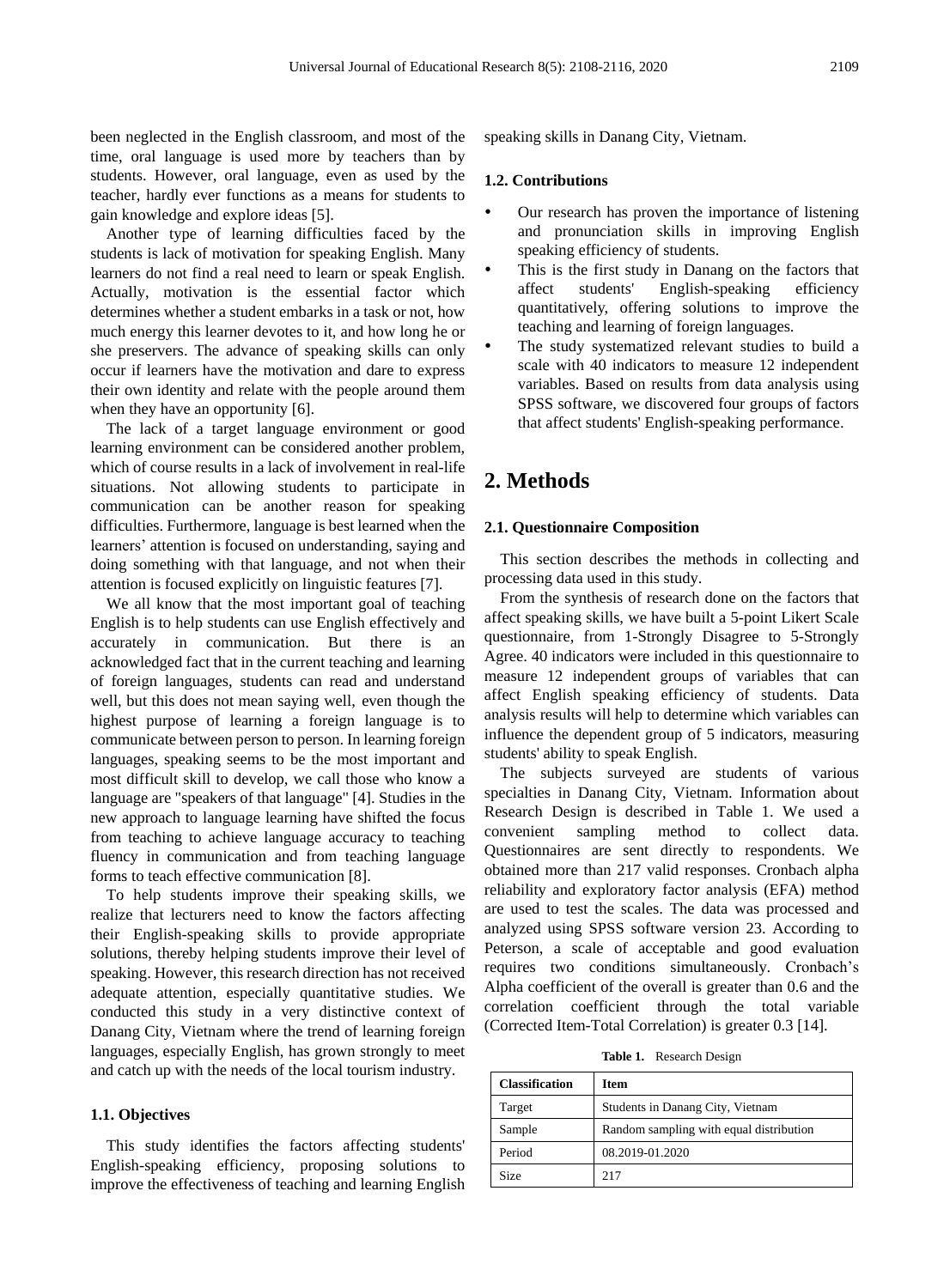#### **2.2. Analysis Method**

We analyzed data collected in this study as follows through the coding process using IBM SPSS statistic version 23.0. The software name originally stood for Statistical Package for the Social Sciences (SPSS). SPSS is a specialized program for processing primary information - information collected directly from research subjects. This software is designed to solve business and research problems through ad hoc analysis, hypothesis testing, geospatial analysis and predictive analytics. Organizations use SPSS Statistics to understand data, analyze trends, forecast and plan to validate assumptions, and drive accurate conclusions. An advantage of this software is providing a data management system and statistical analysis capability with a user-friendly graphical interface including description menu and simple dialog boxes. It is also used by education researchers, survey companies, health researchers, government, data miners, and others. The original SPSS manual [9] has been described as one of «sociology's most influential books » for allowing ordinary researchers to do their own statistical analysis [10].

In our research, first, we conducted a reliability analysis to ensure measurement models and overall validity result of scale is supported. Second, a Linear Regression Model was established and analyzed to examine the effect of the variables on the English-speaking performance of students.

# **3. Results**

#### **3.1. Validity Verification of Scale (Exploratory Factor Analysis)**

Exploratory factor analysis (EFA) helps in reducing large number of indicator variables into limited set of factors based on correlations between variables. On the scale of the independent variables, the overall Cronbach's alpha coefficient is equal to 0.883> 0.6, which is satisfactory. Table 2 shows the results of the Validity verification of scale of independent Variables. After eliminating the invalid variables, the results show that the following 14 independent variables meet the research requirements and will be included in the rotation matrix analysis.

The dependent variable group reflects the ability to speak English after removing 2 unsatisfactory indicators, the data processing results show that all remaining indicators as shown in the table 3 are qualified to include in the matrix rotation analysis (Cronbach's Alpha  $= 0.862$ ) 0.6 and all indicators have Corrected Item-Total Correlation> 0.3)

|             |                 | Scale Mean if Item | Scale Variance if Item | Corrected Item-Total | Cronbach's Alpha if |
|-------------|-----------------|--------------------|------------------------|----------------------|---------------------|
|             |                 | Deleted            | Deleted                | Correlation          | <b>Item Deleted</b> |
| VO          | VO <sub>1</sub> | 38.63              | 69.513                 | .527                 | .876                |
|             | VO <sub>3</sub> | 38.10              | 69.866                 | .448                 | .880                |
| GR          | GR1             | 38.24              | 68.042                 | .555                 | .875                |
|             | GR <sub>2</sub> | 38.70              | 68.859                 | .493                 | .878                |
| $_{\rm CO}$ | CO <sub>1</sub> | 38.38              | 69.116                 | .433                 | .882                |
|             | CO <sub>2</sub> | 38.43              | 67.940                 | .580                 | .874                |
|             | LS1             | 38.51              | 66.621                 | .659                 | .870                |
| LS.         | LS <sub>2</sub> | 37.65              | 67.517                 | .581                 | .874                |
|             | LS3             | 37.67              | 67.443                 | .623                 | .872                |
|             | NC1             | 37.71              | 70.946                 | .441                 | .880                |
| NC          | NC2             | 38.26              | 70.046                 | .489                 | .878                |
| PR          | PR1             | 38.12              | 66.754                 | .665                 | .870                |
|             | PR <sub>2</sub> | 37.92              | 67.054                 | .629                 | .871                |
|             | PR <sub>3</sub> | 37.83              | 67.411                 | .653                 | .870                |

**Table 2.** Validity verification of scale (Independent Variables)

Note: VO: Vocabulary, GR: Grammar, CO: Confidence, LS: Listening Skill, NC: Non-verbal Communication, PR: Pronunciation

**Table 3.** Validity verification of scale (Dependent Variable)

|           |                 | Scale Mean if Item | Scale Variance if Item | Corrected Item-Total | Cronbach's Alpha if |
|-----------|-----------------|--------------------|------------------------|----------------------|---------------------|
|           |                 | Deleted            | Deleted                | Correlation          | <b>Item Deleted</b> |
| <b>SS</b> | SS1             | 5.58               | 3.532                  | .739                 | .806                |
|           | SS <sub>2</sub> | 5.12               | 3.760                  | .705                 | .837                |
|           | SS <sub>3</sub> | 5.67               | 3.528                  | .773                 | .774                |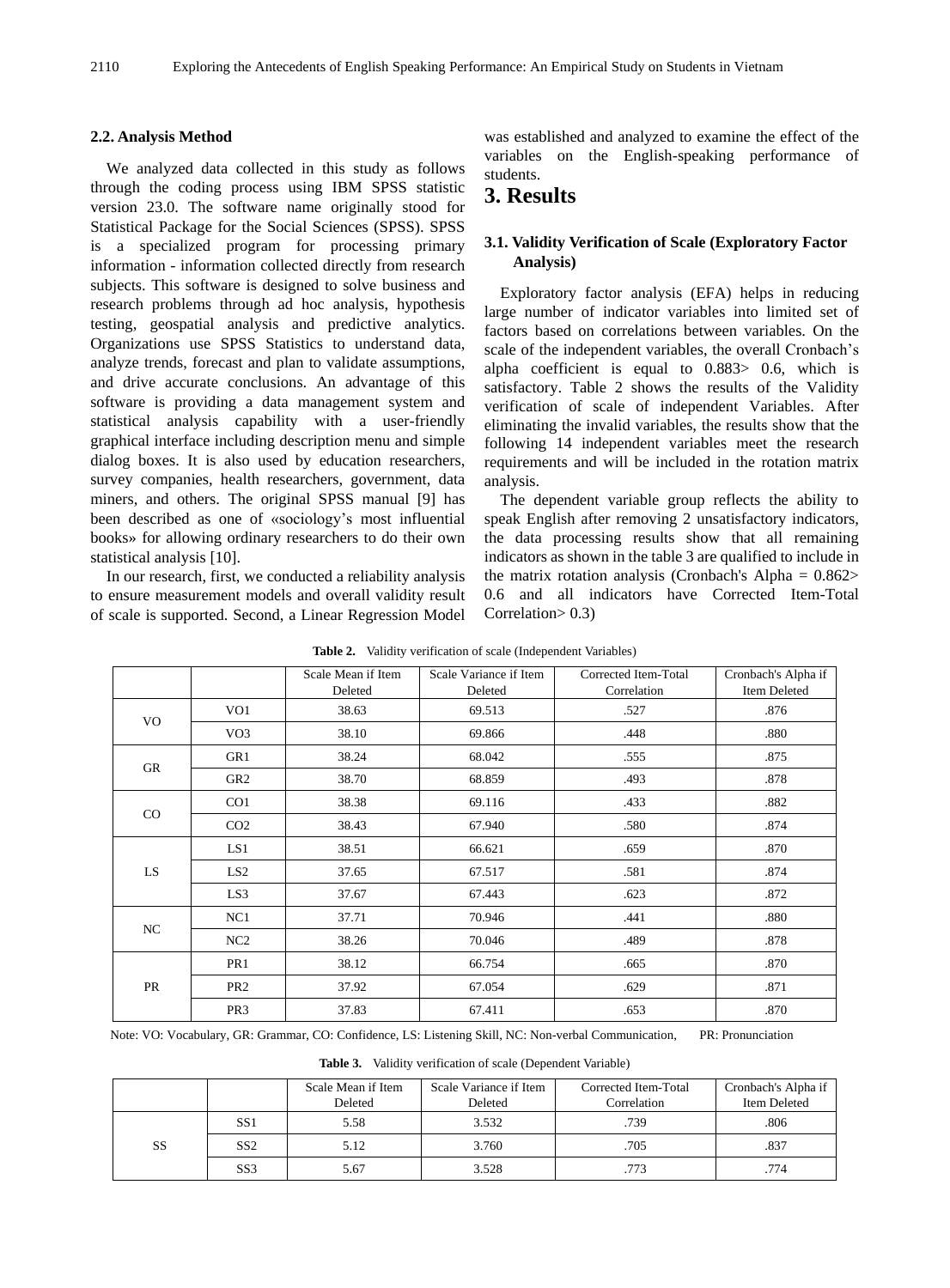#### 3.1.1. Factor Analysis on Factors Affecting

**Table 4.** KMO and Bartlett's Test

| KMO Measure of Sampling Adequacy. | .842               |          |
|-----------------------------------|--------------------|----------|
| Bartlett's Test of<br>Sphericity  | Approx. Chi-Square | 1228.064 |
|                                   |                    | 91       |
|                                   | Sig.               | .000     |

Note: KMO: Kaiser-Meyer-Olkin

The KMO coefficient (Kaiser-Meyer-Olkin) is an indicator used to consider the suitability of factor analysis. The value of KMO must reach a value of 0.5 or higher  $(0.5 \le KMO \le 1)$  which is a sufficient condition for factor analysis to be appropriate. If this value is less than 0.5, factor analysis is likely to be inappropriate for the

study data set. In the Table 4, the KMO analysis on factors affecting shows that  $KMO = 0.842$  and Barlett sphericity verification (df = 91, p = 0.000). In the factor analysis, the factor loading of related factors is based on 0.5 and more, and 4 factors with an eigenvalue of 1.0 or more were extracted. The total variance explanation power explaining the factors is 66.07% as shown in Table 5 securing the validity of measurement items to some extent. It can be concluded that 66.07% of the change in factors is explained by the observed variables. After that, analyzing the rotation matrix has divided the indicators into 4 groups of factors affecting English speaking skills. The results of Rotated Component Matrix are presented in Table 6.

| Table 5. |  |  | Total Variance Explained |
|----------|--|--|--------------------------|
|----------|--|--|--------------------------|

| Initial Eigenvalues                    |        |        |               | <b>Extraction Sums of Squared Loadings</b> |        |
|----------------------------------------|--------|--------|---------------|--------------------------------------------|--------|
| % of Variance<br>Cumulative %<br>Total |        | Total  | % of Variance | Cumulative %                               |        |
| 5.659                                  | 40.418 | 40.418 | 5.659         | 40.418                                     | 40.418 |
| 1.367                                  | 9.763  | 50.181 | 1.367         | 9.763                                      | 50.181 |
| 1.213                                  | 8.661  | 58.842 | 1.213         | 8.661                                      | 58.842 |
| 1.012                                  | 7.232  | 66.074 | 1.012         | 7.232                                      | 66.074 |

| Table 6. |  | Rotated Component Matrix |  |
|----------|--|--------------------------|--|
|----------|--|--------------------------|--|

| <b>Rotated Component Matrix<sup>a</sup></b> |                                                                                                         |                |                |                |  |  |  |
|---------------------------------------------|---------------------------------------------------------------------------------------------------------|----------------|----------------|----------------|--|--|--|
|                                             | Component                                                                                               |                |                |                |  |  |  |
|                                             | 1                                                                                                       | $\overline{c}$ | $\mathfrak{Z}$ | $\overline{4}$ |  |  |  |
| LS3                                         | .820                                                                                                    |                |                |                |  |  |  |
| LS <sub>2</sub>                             | .808                                                                                                    |                |                |                |  |  |  |
| PR <sub>3</sub>                             | .746                                                                                                    |                |                |                |  |  |  |
| PR1                                         | .679                                                                                                    |                |                |                |  |  |  |
| PR <sub>2</sub>                             | .626                                                                                                    |                |                |                |  |  |  |
| LS1                                         | .619                                                                                                    |                |                |                |  |  |  |
| GR1                                         |                                                                                                         | .780           |                |                |  |  |  |
| VO1                                         |                                                                                                         | .734           |                |                |  |  |  |
| GR <sub>2</sub>                             |                                                                                                         | .702           |                |                |  |  |  |
| VO <sub>3</sub>                             |                                                                                                         | .514           |                |                |  |  |  |
| CO <sub>1</sub>                             |                                                                                                         |                | .779           |                |  |  |  |
| CO <sub>2</sub>                             |                                                                                                         |                | .721           |                |  |  |  |
| NC2                                         |                                                                                                         |                |                | .840           |  |  |  |
| NC3                                         |                                                                                                         |                |                | .719           |  |  |  |
|                                             | Extraction Method: Principal Component Analysis.<br>Rotation Method: Varimax with Kaiser Normalization. |                |                |                |  |  |  |
| a. Rotation converged in 6 iterations.      |                                                                                                         |                |                |                |  |  |  |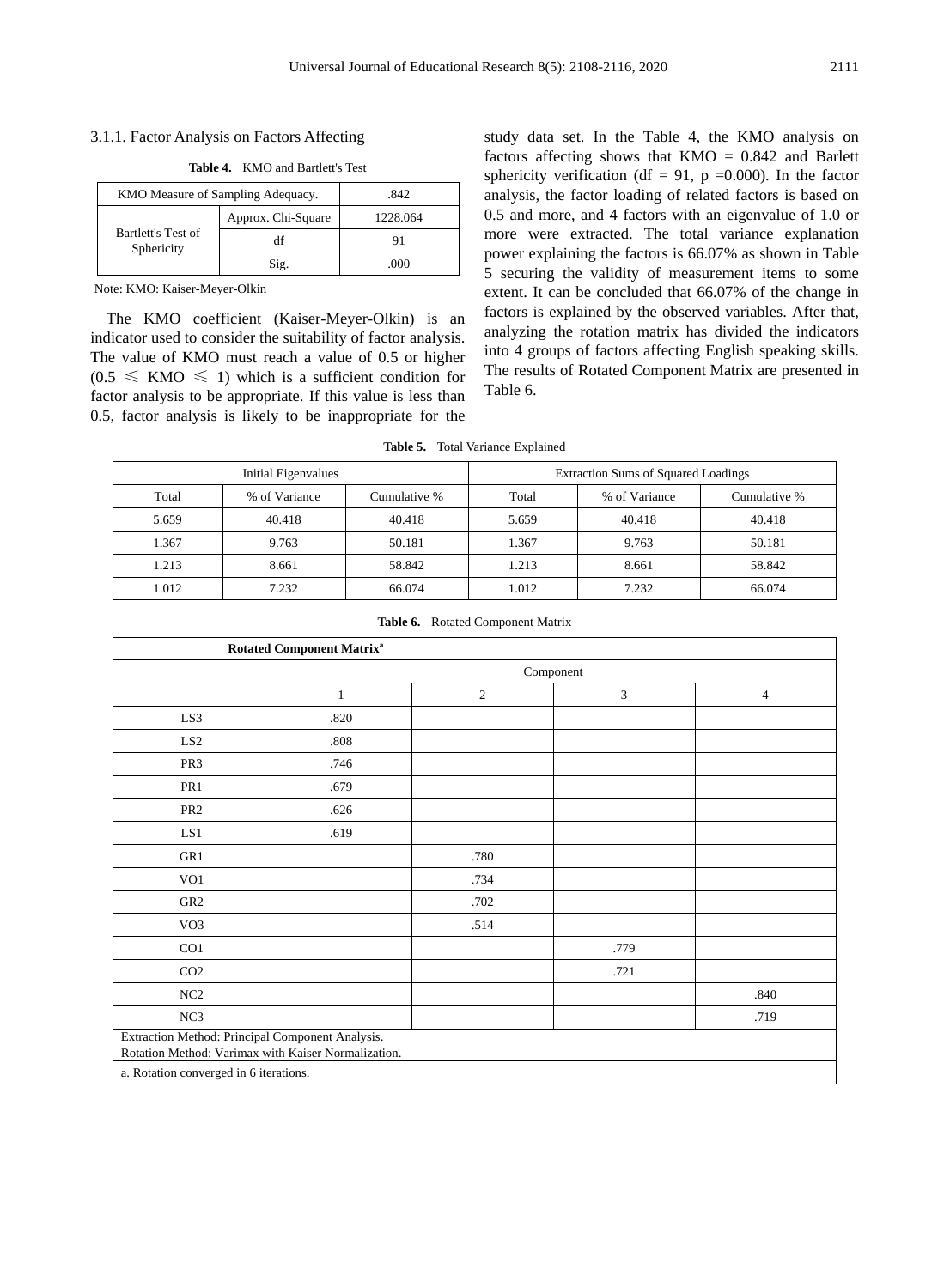As showed in Table 7, based on the characteristics of the indicators, we used the Compute Variable function to group and create new aggregated variables to include in regression analysis in the next section.

| LS3                  |                                       |  |  |  |  |
|----------------------|---------------------------------------|--|--|--|--|
| $\operatorname{LS2}$ |                                       |  |  |  |  |
| PR3                  | $\mathbf{L}\mathbf{S}\_{\mathbf{PR}}$ |  |  |  |  |
| PR1                  |                                       |  |  |  |  |
| PR <sub>2</sub>      |                                       |  |  |  |  |
| $\operatorname{LS1}$ |                                       |  |  |  |  |
| ${\sf GR1}$          |                                       |  |  |  |  |
| $\rm VO1$            | $GR_VO$                               |  |  |  |  |
| ${\tt GR2}$          |                                       |  |  |  |  |
| VO3                  |                                       |  |  |  |  |
| CO1                  | CONFI                                 |  |  |  |  |
| CO <sub>2</sub>      |                                       |  |  |  |  |
| $\rm NC2$            | $\ensuremath{\text{NVERB}}$           |  |  |  |  |
| $\rm NC3$            |                                       |  |  |  |  |

**Table 7.** New aggregated variables

#### 3.1.2. Regression Model

The indicators of independent variables after being grouped to create 4 new independent variables are LS\_PR, GR\_VO, CONFI, NVERB as above, we continue to do the same with the indicators of dependent variables to create the new dependent variable is SS. Regression analysis continues to be conducted to find the relationship between the independent and dependent variables. Data processing results are shown as the following tables.

Table 8. Model Summary<sup>b</sup>

| $\ddot{\phantom{0}}$ | D <sup>2</sup><br>$\mathbf{v}$ | Adjusted $\mathbb{R}^2$ | Std. Error of the Estimate | Durbin-Watson |
|----------------------|--------------------------------|-------------------------|----------------------------|---------------|
| .805 <sup>a</sup>    | .648                           | .642                    | .54990                     | 1.802         |

a. Predictors: (Constant), LS\_PR, GR\_VO, CONFI, NVERB

b. Dependent Variable: SS

| Table 9. | Coefficients <sup>a</sup> |
|----------|---------------------------|
|----------|---------------------------|

| Model |              | Unstandardized Coefficients |            | <b>Standardized Coefficients</b> |          | Sig. |
|-------|--------------|-----------------------------|------------|----------------------------------|----------|------|
|       |              | B                           | Std. Error | Beta                             |          |      |
|       | (Const)      | $-.624$                     | .184       |                                  | $-3.402$ | .001 |
|       | $LS$ PR      | .669                        | .061       | .572                             | 10.951   | .000 |
|       | GR VO        | .237                        | .061       | .194                             | 3.846    | .000 |
|       | <b>CONFI</b> | .096                        | .048       | .097                             | 1.998    | .047 |
|       | <b>NVERB</b> | .117                        | .054       | .103                             | 2.187    | .030 |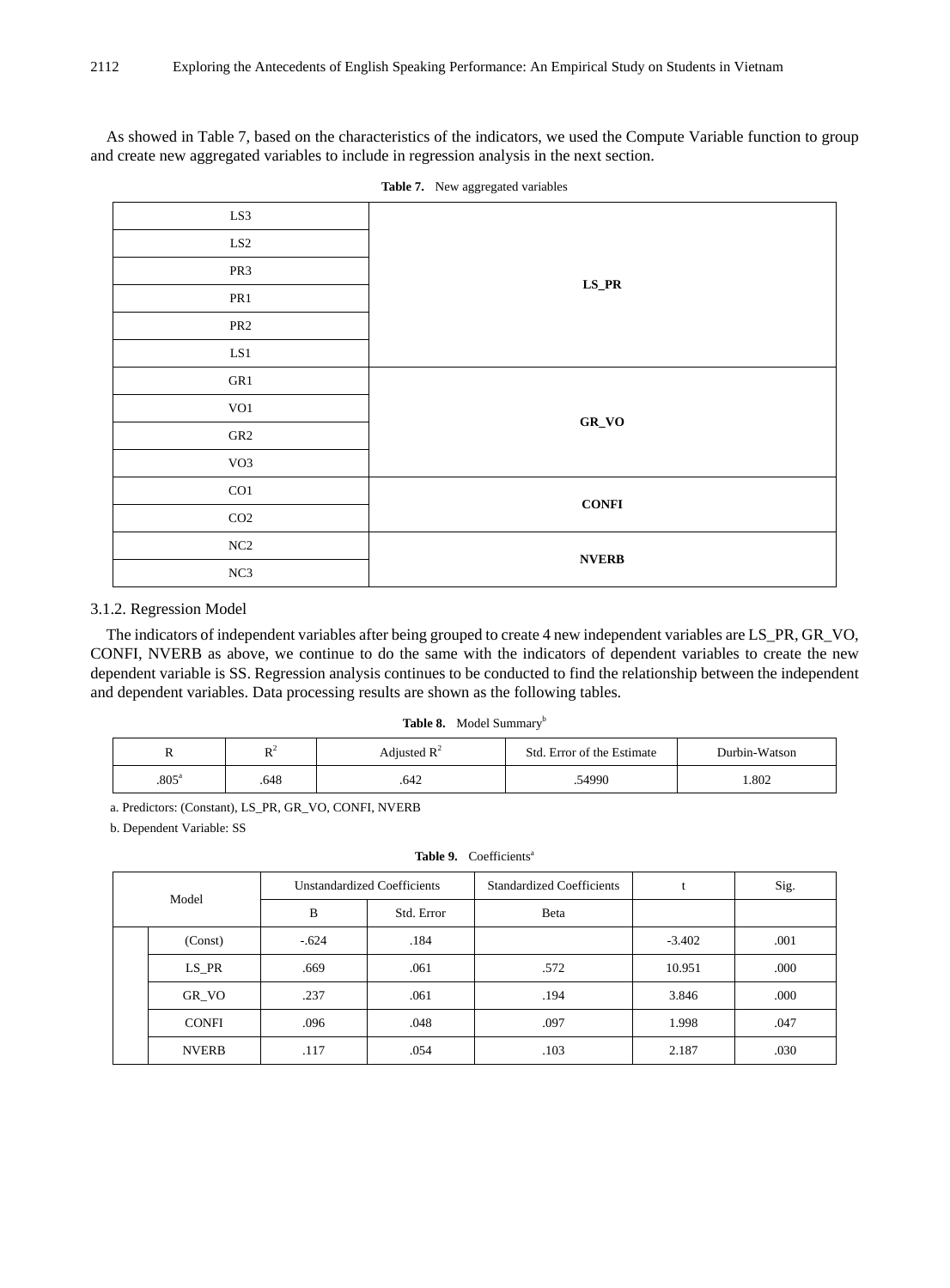From the above results, the 4 independent variables have a positive and significant effect on the students' English speaking (SS) performance expressed in the standardized coefficient of 4 variables with positive signs. In which LS\_PR variable has the strongest impact on students' speaking ability with Beta coefficient adjusted by 0.572, while the second most powerful variable is GR\_VO with only Beta adjusted by 0.194. From the Beta value of the coefficients in Table 9, we can write the regression equation showing the ability to speak English as follows:

 $SS = 0.572$  x LS\_PR +  $0.194$  x GR\_VO +  $0.103$  x NVERB + *0.097* x CONFI

### **4. Discussions**

#### **4.1. Focus on Improving Your Students' Listening and Pronunciation Skills**

Through data analysis, the research team found that the most powerful factor affecting students' ability to speak English was their ability to listen and pronounce. The standardized Beta coefficient is 0.572, nearly 3 times the normalized Beta factor. The second factor is Vocabulary and Grammar. Indeed, speaking skills cannot develop unless listening skills develop [12]. Students must understand what they hear, so that conversation is successful because in communication when one person talks, the other responds through the listening process. With the same vocabulary and grammar level, students who are better at listening and pronouncing will be 3 times more likely to speak than their peers. This result is consistent with many studies conducted in the world. Feyten conducted a study to find out whether there was a link between listening ability and foreign language proficiency, between listening and listening comprehension, and between listening and speaking fluent foreign language [13]. The results show that there is a significant relationship between listening ability and foreign language proficiency; between listening and listening comprehension skills; and between listening and speaking fluent foreign languages. Bozorgian conducted a study to examine the relationships of listening skills with other language skills [14]. The results of his study show a strong correlation between listening comprehension and language proficiency. He said that the higher the listening score, the better the speaking score.

Similarly, the ability to pronounce correctly is also strongly correlated with the ability to speak English in students surveyed. First, when they pronounce correctly, the opponent will understand what they want to communicate and from there and the conversation goes smoothly. Second, when students pronounce correctly, when listening, especially in listening exams, students understand exactly what the test is referring to so that the most appropriate answer. However, the problem that the

research team is interested in is that most students taking part in the survey do not know the principles of checking and reading new words. With mis-pronouncements, the lecturers rarely correct them. According to one student, "we focus on writing the main words, if the reading is wrong, the lecturers will only occasionally remind because there is no time to correct them all". In fact, students only spend very little time in every hour learning English to really listen or speak English. The amount of time students is taught to speak English in the class is minimal, and teachers do not feel the need or have no time to teach students speaking skills. They only focus on grammar, reading, and writing, not focusing on improving listening and speaking skills for students. The lack of communication skills, including pronunciation, is not yet a concern for lecturers. Therefore, in the coming time, lecturers need to focus on improving listening and speaking skills for students better.

#### **4.2. Guide Students to Learn Vocabulary and Grammar**

Another factor that is also related to students' ability to speak English is the vocabulary and grammar. To speak in another language, we need to have linguistic competence, we must have enough vocabulary and the syntax of that language. However, linguistic competence is still not sufficient for one person to communicate fluently in another language [15]. When taking part in in-depth interviews of some final-year students about the role of English vocabulary, many students shared that the source of English vocabulary they received was not only from English classes but also accumulated through reading materials they have access to on the internet. Some students expressed regret that they did not learn English in the first place and did not accumulate their vocabulary, so they planned to apply for jobs in small domestic companies which don't require a high level in English. However, they will try to revise English language so that after a few years when they have accumulated working experience and English capital, they will apply for positions in foreign companies.

#### **4.3. Build Confidence**

Besides these two factors, the research team also found that the confidence factor also correlates with students' ability to speak English. Park & Lee also examined the relationship between anxiety, confidence, and speaking performance in 132 students. They concluded that their confidence significantly affected the speaking performance of these 132 practitioners. They say that if students are more confident, their speaking effect will be better [16]. In the opinion of many students, in the English class, students do not have the confidence to speak English, most of the conversations in the class are mainly lecturers ask and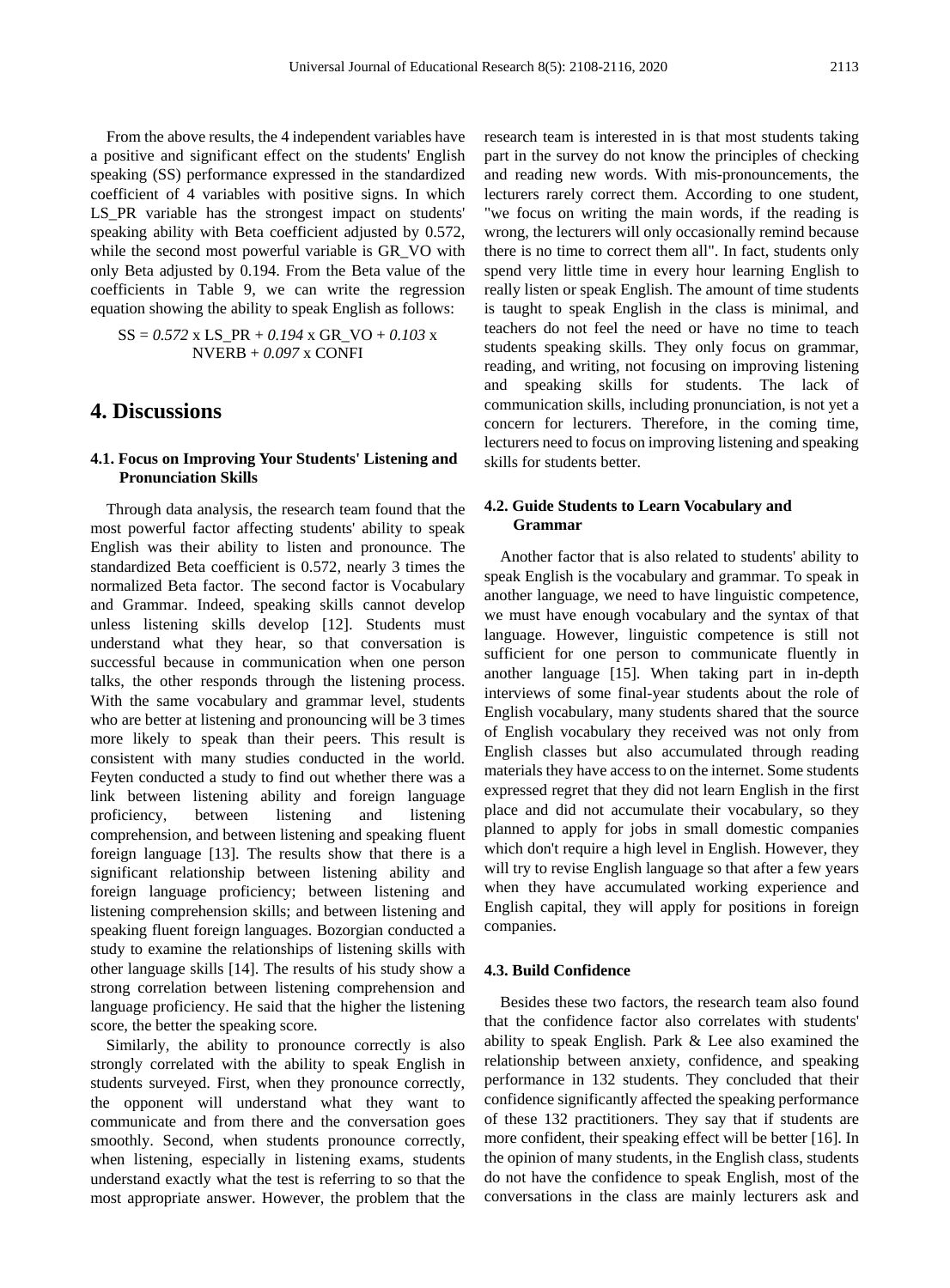students answer. There is no interaction and students are often passive in conversations. Students often feel worried and nervous about lessons because they are afraid of being wrong. In the traditional classroom environment like today, lecturers play a central role and question students. The interaction of each student to all members of the class is very limited. With the fear of being afraid of mistakes, some students are terrified to speak unless forced or assigned by the lecturers.

#### **4.4. Improve Nonverbal Communication**

The final factor that influences students' ability to speak is nonverbal communication. Good use of nonverbal communication helps students speak English better. They feel more confident when speaking and it feels cool to know how to use appropriate gestures and actions. However, many of the students interviewed expressed that they did not know much about nonverbal communication when speaking English. Mostly, they use simple nonverbal communication and apply to many situations. Students acknowledge that this sometimes affects the effectiveness of speaking English. What the students share is true, it comes from the fact that there is no subject or special event sharing them with this knowledge and skills. Even many

long-term teachers do not know how to express nonverbal communication to make the classroom, especially the English classes more vibrant and attractive.

## **5. Conclusions**

Improving students' English-speaking skills is not a simple task that takes time to change foreign language learning habits that have become obsolete and no longer suitable in the new situation. The study contributed important quantitative evidence on the impact of listening and pronunciation skills on students' ability to speak English, while quantifying other groups of variables that have a significant impact on speaking ability such as Vocabulary and grammar, confidence, nonverbal communication. On that basis, the study has proposed suggestions to improve English speaking ability in students. However, because of limited time and human resources, the study was only conducted on a relatively small sample in Danang City. For further studies, the target audience may expand to other cities or countries to understand the factors affecting speaking skills that are different or not and to find out the causes.

## **Appendix A. Constructs Measurement (5-point Likert Scale)**

| <b>IV 1. LEARNING ENVIRONMENT</b> |                                                                                                 |  |
|-----------------------------------|-------------------------------------------------------------------------------------------------|--|
| 1                                 | You are given enough time to practice speaking in English class                                 |  |
| $\mathfrak{2}$                    | You have enough time to prepare speaking exercises before presenting                            |  |
| 3                                 | Listeners (teachers, friends) are patient, understand and support you when you speak English    |  |
| $\overline{4}$                    | Instructors often help you correct mistakes made when you speak English                         |  |
| 5                                 | Instructors always use English while teaching                                                   |  |
| <b>IV2. SHAME</b>                 |                                                                                                 |  |
| 6                                 | You feel nervous making mistakes while speaking English                                         |  |
| 7                                 | You feel ashamed of not speaking English well                                                   |  |
| 8                                 | Feeling ashamed makes you dare not to speak English                                             |  |
| 9                                 | You feel afraid of being criticized or losing your face when you don't speak English well       |  |
| <b>IV 3. MOTIVATION</b>           |                                                                                                 |  |
| 10                                | You feel happy when speaking English                                                            |  |
| 11                                | You would love to speak English in English class                                                |  |
| 12                                | You often practice speaking English outside of class time                                       |  |
| 13                                | You think that speaking English well is necessary for future work                               |  |
| <b>IV 4. TOPICS OF INTEREST</b>   |                                                                                                 |  |
| 14                                | When you speak English on a topic that you are familiar with or interested in, you speak better |  |
| 15                                | You like to learn English speaking skills with interesting topics                               |  |
| 16                                | You found that the topics covered in the English class of the school are attractive             |  |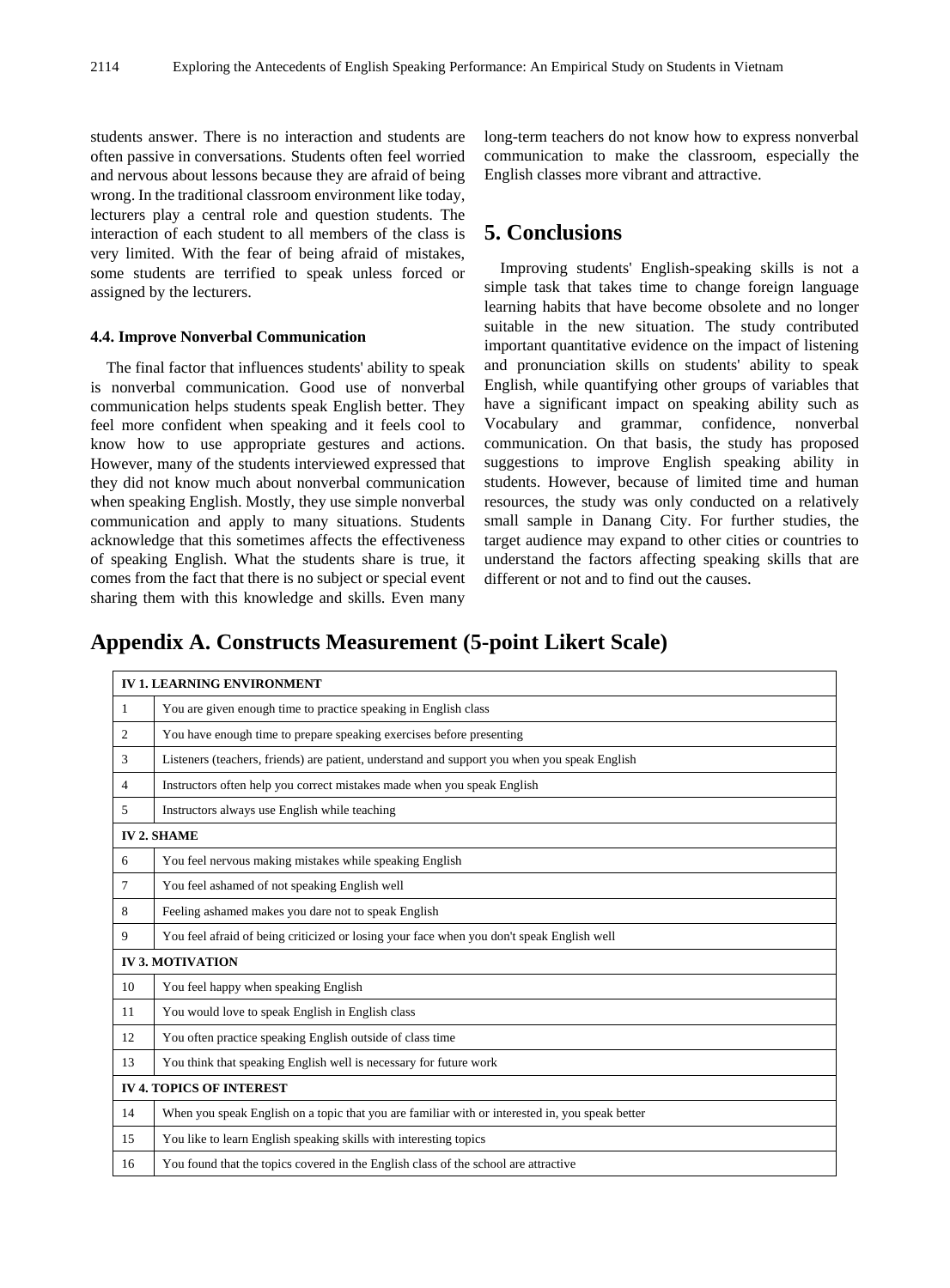Continued

| <b>IV 5. VOCABULARY</b>          |                                                                                                              |  |
|----------------------------------|--------------------------------------------------------------------------------------------------------------|--|
| 17                               | Your English vocabulary is quite rich                                                                        |  |
| 18                               | You have no trouble in communicating with your current vocabulary                                            |  |
| 19                               | When necessary, you can find English words to speak appropriately to the context                             |  |
| <b>IV 6. CONFIDENCE</b>          |                                                                                                              |  |
| 20                               | You believe that you can speak English fluently                                                              |  |
| 21                               | You feel confident speaking English in class                                                                 |  |
| 22                               | In your opinion, confidence is essential to speak English well                                               |  |
| <b>IV 7. LISTENING SKILLS</b>    |                                                                                                              |  |
| 23                               | Your listening skills are quite good                                                                         |  |
| 24                               | You can hear the basic communication situations                                                              |  |
| 25                               | When teachers ask questions in English, you can understand                                                   |  |
| IV 8. NON-VERBAL COMMUNICATION   |                                                                                                              |  |
| 26                               | According to you, non-verbal communication (hand gestures, eyes, body ) helps to speak English better        |  |
| 27                               | You can use different types of nonverbal communication when speaking English                                 |  |
| 28                               | Your nonverbal communication style appeals to the listener                                                   |  |
| <b>IV 9. ANXIETY</b>             |                                                                                                              |  |
| 29                               | You feel pressured to speak English before class                                                             |  |
| 30                               | Sometimes you forget words or ideas when you are speaking because of anxiety                                 |  |
| 31                               | You often slurred while speaking English because of stress                                                   |  |
| IV 10. USE OF MOTHER TONGUE      |                                                                                                              |  |
| 32                               | You still use Vietnamese in English classes                                                                  |  |
| 33                               | When you have to talk about something in English, you often think in Vietnamese                              |  |
| 34                               | Teachers sometimes still use Vietnamese in English classes                                                   |  |
| <b>IV 11. ORIENTATION</b>        |                                                                                                              |  |
| 35                               | You think the goal of learning to speak English is to speak fluently rather than get good grades in the exam |  |
| 36                               | You think the purpose of learning English is to communicate effectively                                      |  |
| 37                               | You believe that speaking English well will help you have better job opportunities                           |  |
| <b>IV 12. PRONUNCIATION</b>      |                                                                                                              |  |
| 38                               | You notice your ability to pronounce pretty good                                                             |  |
| 39                               | You can pronounce vowels and consonants in English                                                           |  |
| 40                               | Your pronunciation is good enough for the listener to understand what you mean                               |  |
| DV. ENGLISH SPEAKING PERFORMANCE |                                                                                                              |  |
| 41                               | You find yourself speaking English better than others                                                        |  |
| 42                               | You can express quite well a simple problem in English                                                       |  |
| 43                               | You can speak English with little preparation time                                                           |  |
| 44                               | You are satisfied with your ability to speak English                                                         |  |
| 45                               | With your English speaking ability, you think you will have many opportunities to find suitable jobs         |  |

Note

IV: Independent Variable, DV: Dependent Variable